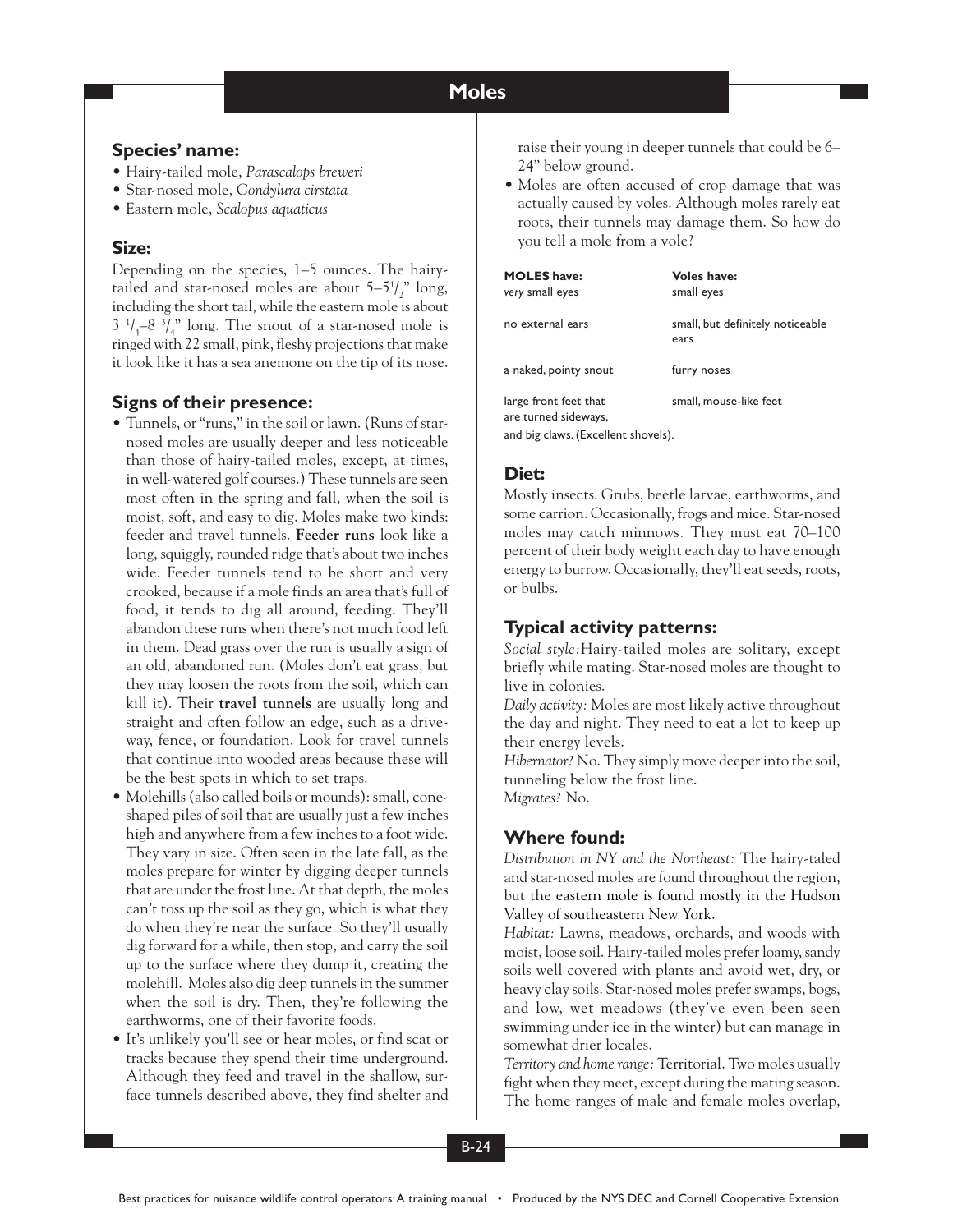#### **Moles**

but the home ranges of the females do not seem to overlap with those of other females. Some tunnels overlap territories and are used like highways by two or more moles. The males range over about 2 acres, females over a half-acre.

### **Breeding habits:**

*Pair bonding style:* Polygamous. Female raises the young alone in an underground nest chamber lined with leaves and grasses. The nest chamber is usually found in a deeper tunnel, perhaps as far as two feet underground.

*Breeding dates:* Late February to March. Gestation takes about 42 days. *Birthing period:* April to May.

*Litter size:* 3–7.

*Weaning dates:* Between 4–5 weeks of age.

### **Common nuisance situations:**

*Time of year:* Spring (April - May) and fall (September - November), when surface soil is moist and easy to dig, and grubs and worms are nearest the surface. You may receive a few calls as soon as the snow melts, which reveals old damage, but should wait to see if there are still moles present.

*What are they doing?*

- While helping rid lawns, gardens, and golf courses of grubs, moles create unsightly runs. Their tunnels disfigure lawns and can wreak havoc in a garden.
- Disease risks: almost none.

*De-bunking myths about moles:*

- Moles are often mistaken for voles, mice, and shrews. If in doubt, check your field guides.
- Many people believe that there's a mole in every tunnel they see. The good news is that even though you may see dozens of tunnels, there are probably only a few moles in the yard. Possibly only one or two. Really! Moles dig fast: about 18 ft./hour. They may be able to tunnel 100 feet a day or more, depending on soil conditions. You may think your lawn is full of moles, when it's just the home of a few, very busy little guys.

## **Legal status in New York:**

Unprotected.

#### **Best practices**

First, decide whether this is really a problem or not. Moles eat a huge number of grubs that damage lawns and gardens. Is the sight of the tunnels tolerable? If not, trapping is currently considered most effective, but repellents, exclusion, and habitat modification techniques may also contribute to an effective strategy, and be preferred by some of your customers.

*Protect vulnerable plants and lawns:*

- Small areas can be fenced with hardware cloth or sheet metal. The fence should be two feet high, buried a foot deep, with the bottom edge bent outward into a "L"-shaped shelf that sticks out a foot. This should form a 90° angle. This keeps the moles from burrowing under the fence.
- NWCOs with a commercial pesticide applicator license: there are repellents registered for moles in New York. Bulbs can be dipped in a repellent (20% thiram) before planting. This may protect them for a few weeks, or until the first heavy rain. There are several repellents for treating lawns. The repellent must be watered into the soil to work effectively. It must be reapplied after heavy rains, and every 3–4 weeks.

#### *Make the area less attractive for moles:*

Moles prefer wet, low areas that are rich in grubs. Moles follow their food sources, so if there are fewer grubs, the moles may move on—just remember that moles eat worms and other foods, too.

- Don't overwater your lawns.
- Improve soil drainage and try to eliminate low spots.

## **Trapping strategies:**

*Lethal traps:*

- There are several effective lethal traps for moles, including harpoon-shaped or scissor-jawed traps. A newer model, the NoMOL® trap, doesn't contain a spear or heavy springs so you may find it easier to use.
- Trap in the spring or fall, when the soil is moist and the moles are closer to the surface.
- If the lawn is so dug up that you can't tell the feeder tunnels from the travel tunnels, roll it flat (if it's small, *walk* it flat). Flag the area so you can find it easily, then watch for a few days. If the flattened area is raised again, you're looking at an active run.
- Watering a dry lawn will entice worms and moles closer to the surface, where the moles will be easier to catch.